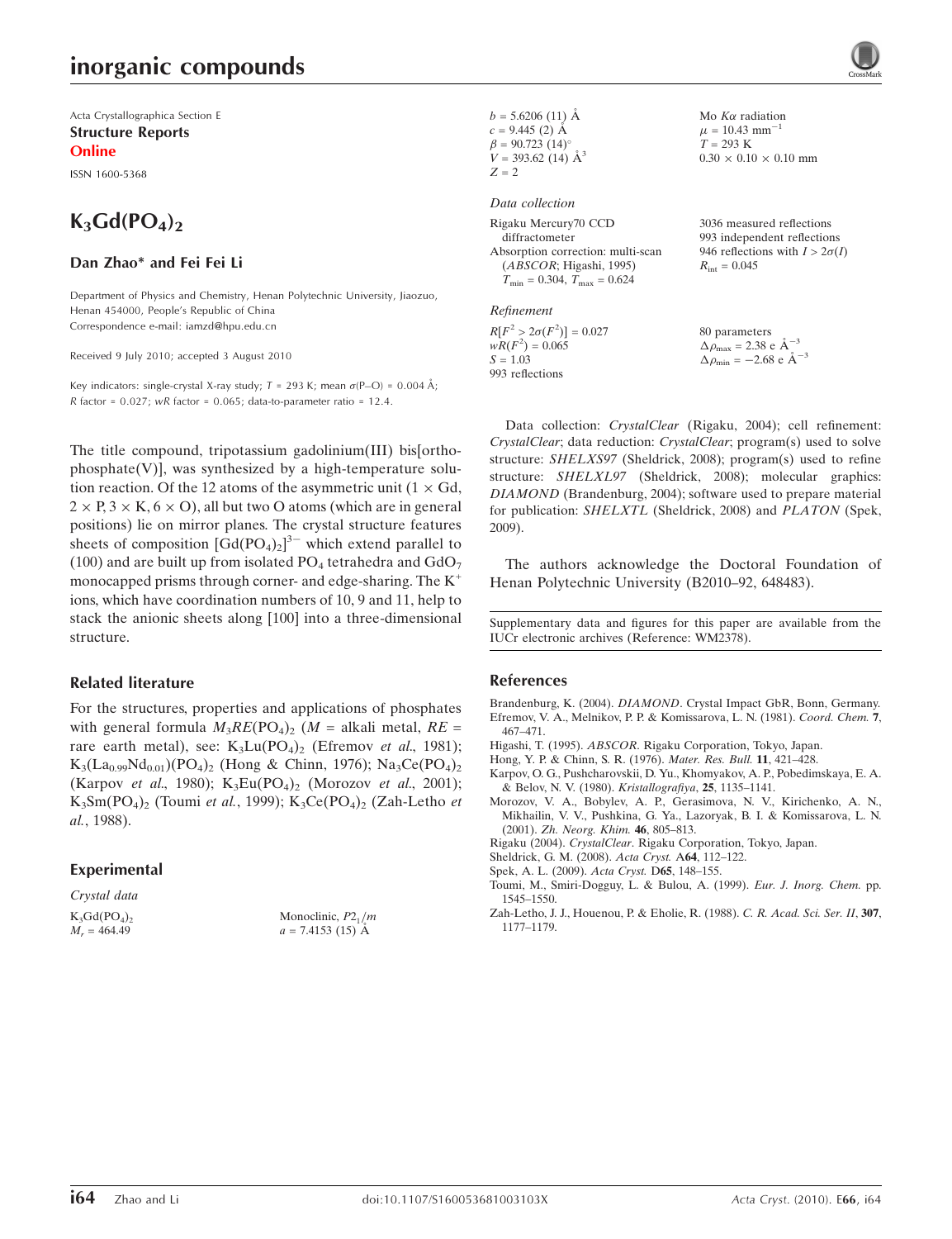*Acta Cryst.* (2010). E**66**, i64 [https://doi.org/10.1107/S160053681003103X]

### $K_3Gd(PO_4)$

### **Dan Zhao and Fei Fei Li**

#### **S1. Comment**

Inorganic phosphates with general formula  $M_3RE(PO_4)_2$  have been investigated in the past years due to their interesting optical properties, in which *M* is a alkali metal cation and *RE* is a trivalent rare-earth cation:  $K_3Lu(PO_4)_2$ , space group *P*3 (Efremov *et al.*, 1981); K<sub>3</sub>(La<sub>0.99</sub>Nd<sub>0.01</sub>)(PO<sub>4</sub>)<sub>2</sub>, *P*2<sub>1</sub>/*m* (Hong & Chinn, 1976); Na<sub>3</sub>Ce(PO<sub>4</sub>)<sub>2</sub>, *Pca*2<sub>1</sub> (Karpov *et al.*, 1980); K3Eu(PO4)2, *P*21/*m* (Morozov *et al.*, 2001); K3Sm(PO4)2, *P*21/*m* (Toumi *et al.*, 1999); K3Ce(PO4)2, *P*21/*m* (Zah-Letho *et al.*, 1988). We report herein the synthesis and crystal structure of  $K_3Gd(PO_4)_2$  which is isotypic with all structures crystallizing in space group  $P2_1/m$ .

As shown in Fig. 1, the crystal structure of  $K_3Gd(PO_4)_2$  features two-dimensional sheets with composition  $[Gd(PO_4)_2]^3$ extending in the  $bc$  plane and constructed from isolated  $PO<sub>4</sub>$  tetrahedra and isolated  $GdO<sub>7</sub>$  monocapped prisms through corner- and edge-sharing. The K<sup>+</sup> cations, with coordination numbers of 10 (K1), 9 (K2) and 11 (K3), are situated between these sheets and join them through coulombic action to the  $O<sup>2</sup>$  anions, eventually forming the three-dimensional framework of  $K_3Gd(PO_4)_2$  (Fig. 2).

#### **S2. Experimental**

The finely ground reagents  $K_2CO_3$ ,  $Gd_2O_3$ , and  $NH_4H_2PO_4$  were mixed in the molar ratio K: Gd: P = 12: 1: 10, placed in a Pt crucible, and heated at 573 K for 4 h. The mixture was re-ground and heated at 1173 K for 20 h, then cooled to 573 K at a rate of  $4 \times h^{-1}$ , and finally quenched to room temperature. A few colorless crystals of the title compound with prismatic shape were obtained.

#### **S3. Refinement**

The highest peak in the difference electron density map is 1.10 Å from Gd1 while the deepest hole is 0.85 Å from the same atom.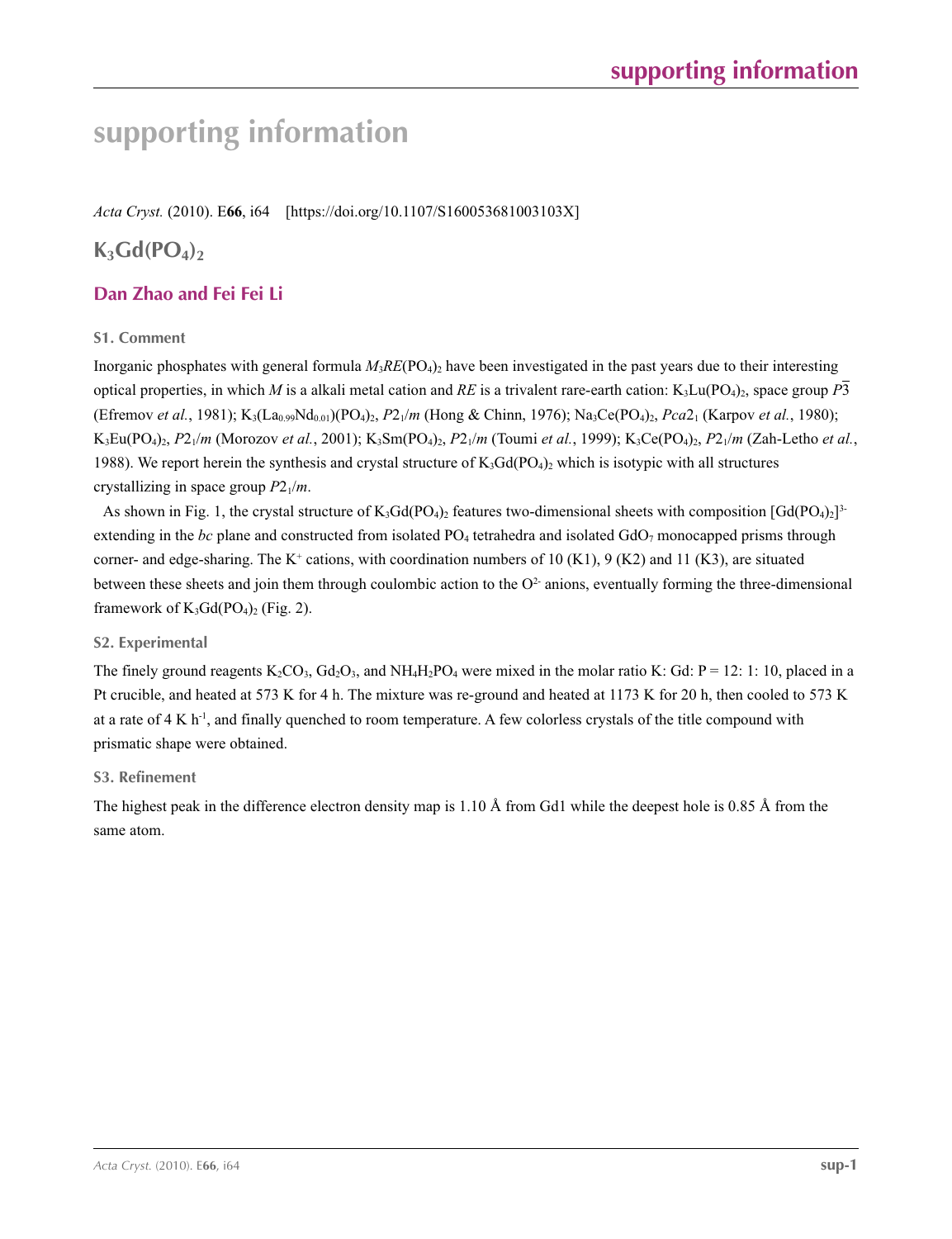

#### **Figure 1**

Section of the structure of  $K_3Gd(PO_4)_2$  with the atom labelling scheme. The displacement ellipsoids are drawn at the 50% probability level. [Symmetry codes: (i) x, y, z; (ii) -1+x, y, z; (iii) 1-x, 1-y, 1-z; (iv) 1-x, 0.5+y, 1-z; (v) 1-x, -0.5+y, 1-z; (vi) 1-x, -y, 1-z; (vii) 1-x, 1-y, -z; (viii) x, 0.5-y, z; (ix) 1-x, 0.5+y, -z; (x) -1+x, 1+y, z; (xi) -x, 0.5+y, 1-z; (xii) x, y, -1+z; (xiii) x, 1+y, -1+z.]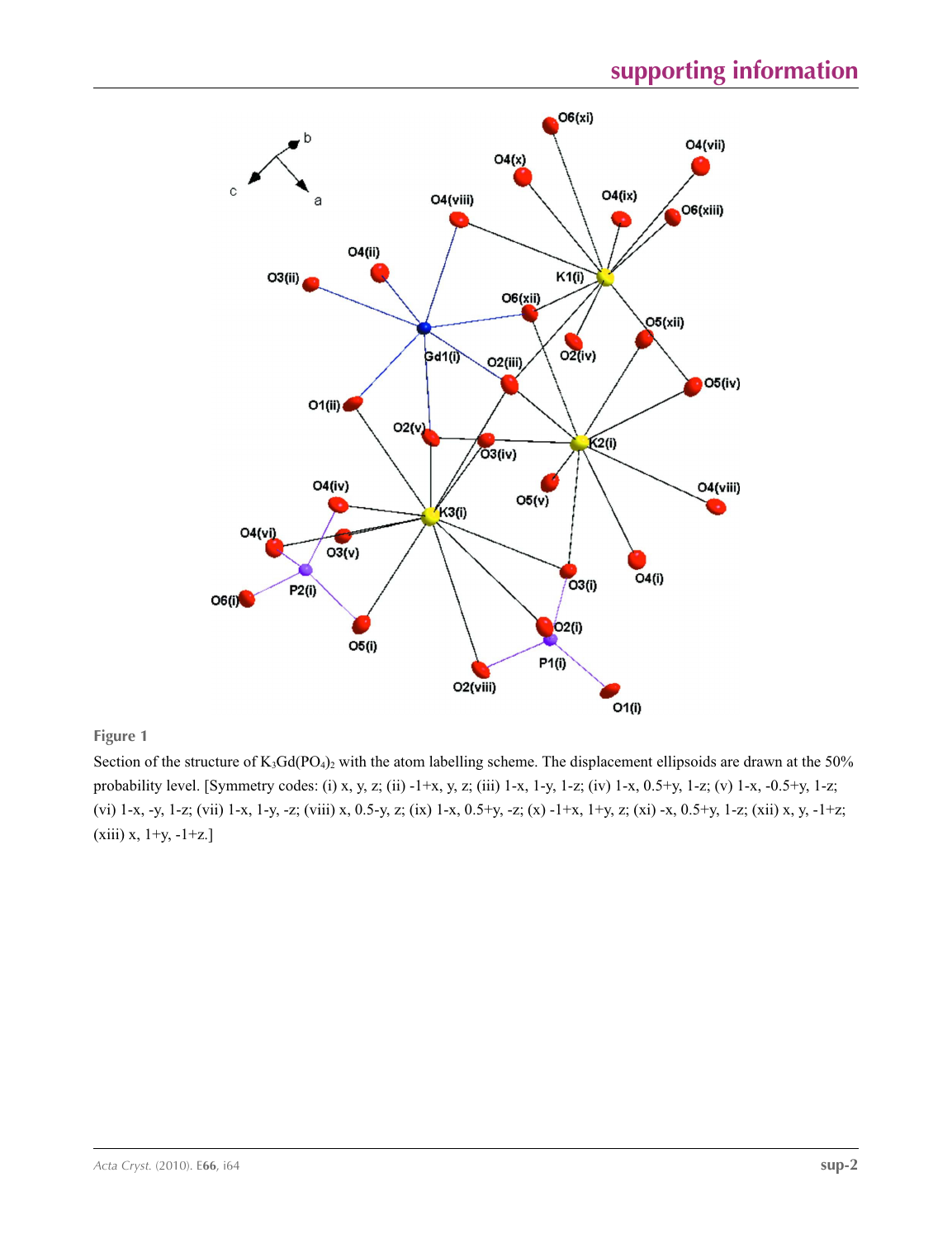

#### **Figure 2**

View of the crystal structure of  $K_3Gd(PO_4)_2$ . K—O bonds were omitted for clarity.

**tripotassium gadolinium(III) bis[orthophosphate(V)]** 

*Crystal data*

 $K_3Gd(PO_4)_2$  $M_r = 464.49$ Monoclinic, *P*21/*m* Hall symbol: -P 2yb  $a = 7.4153$  (15) Å  $b = 5.6206(11)$  Å  $c = 9.445$  (2) Å  $\beta$  = 90.723 (14)<sup>o</sup>  $V = 393.62$  (14) Å<sup>3</sup> *Z* = 2

#### *Data collection*

Rigaku Mercury70 CCD diffractometer Radiation source: fine-focus sealed tube Graphite Monochromator monochromator Detector resolution: 14.6306 pixels mm-1 *ω* scans

 $F(000) = 430$  $D_x$  = 3.919 Mg m<sup>-3</sup> Mo *Kα* radiation,  $\lambda = 0.71073$  Å Cell parameters from 1264 reflections  $\theta$  = 2.2–27.5°  $\mu = 10.43$  mm<sup>-1</sup> *T* = 293 K Prism, colourless  $0.30 \times 0.10 \times 0.10$  mm

Absorption correction: multi-scan (*ABSCOR*; Higashi, 1995)  $T_{\text{min}} = 0.304, T_{\text{max}} = 0.624$ 3036 measured reflections 993 independent reflections 946 reflections with  $I > 2\sigma(I)$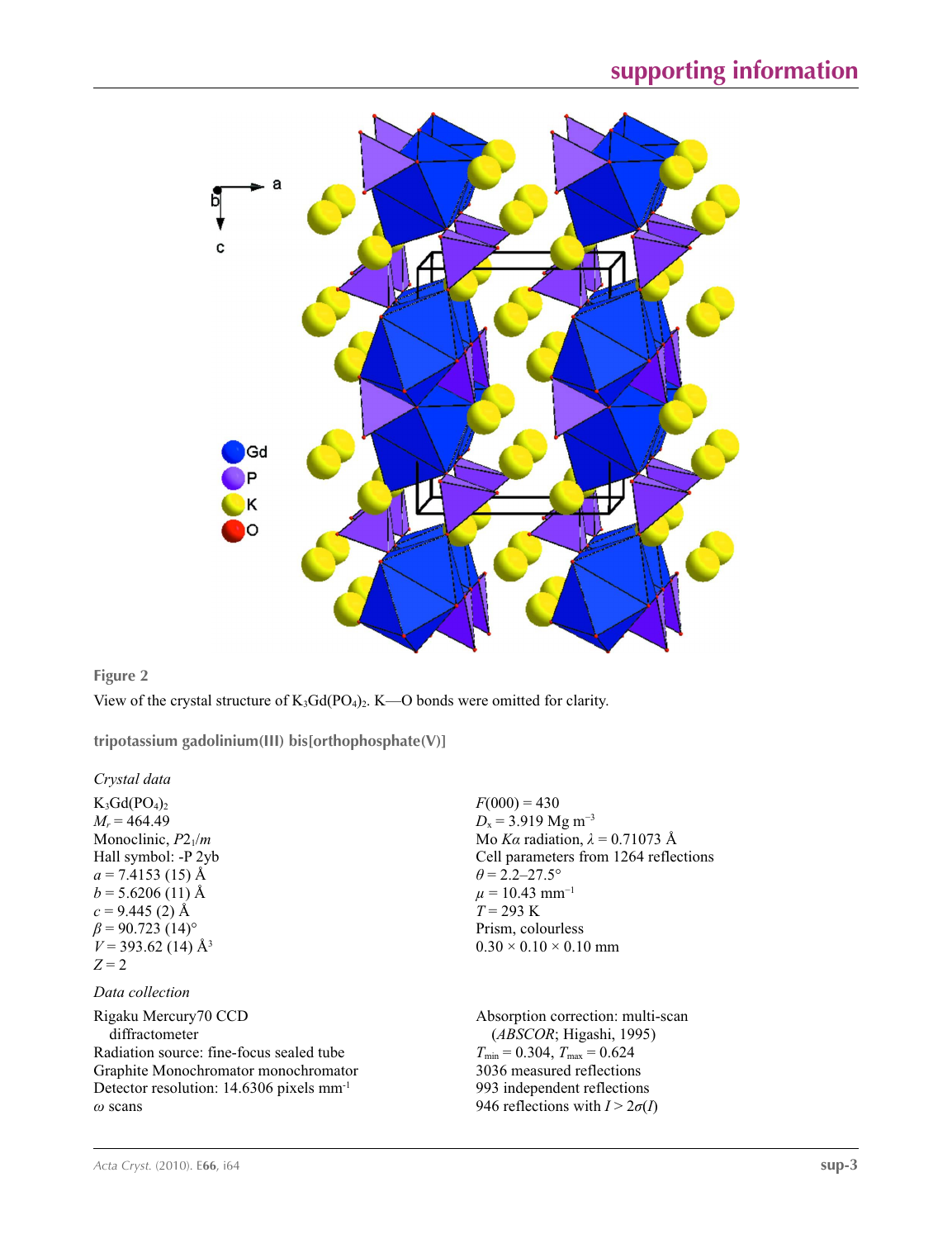| $R_{\text{int}} = 0.045$                                                | $k=-7 \rightarrow 7$  |
|-------------------------------------------------------------------------|-----------------------|
| $\theta_{\text{max}} = 27.5^{\circ}, \theta_{\text{min}} = 2.2^{\circ}$ | $l = -12 \rightarrow$ |
| $h = -9 \rightarrow 9$                                                  |                       |

| <i>iwinchine</i>                                |                                                                |
|-------------------------------------------------|----------------------------------------------------------------|
| Refinement on $F^2$                             | Secondary atom site location: difference Fourier               |
| Least-squares matrix: full                      | map                                                            |
| $R[F^2 > 2\sigma(F^2)] = 0.027$                 | $w = 1/[\sigma^2(F_0^2) + (0.0356P)^2]$                        |
| $wR(F^2) = 0.065$                               | where $P = (F_o^2 + 2F_c^2)/3$                                 |
| $S = 1.03$                                      | $(\Delta/\sigma)_{\text{max}}$ < 0.001                         |
| 993 reflections                                 | $\Delta\rho_{\rm max} = 2.38 \text{ e A}^{-3}$                 |
| 80 parameters                                   | $\Delta\rho_{\rm min} = -2.68$ e Å <sup>-3</sup>               |
| 0 restraints                                    | Extinction correction: SHELXL97 (Sheldrick,                    |
| Primary atom site location: structure-invariant | 2008), $Fc^* = kFc[1+0.001xFc^2\lambda^3/sin(2\theta)]^{-1/4}$ |
| direct methods                                  | Extinction coefficient: 0.0314 (17)                            |
|                                                 |                                                                |

#### *Special details*

**Geometry**. All e.s.d.'s (except the e.s.d. in the dihedral angle between two l.s. planes) are estimated using the full covariance matrix. The cell e.s.d.'s are taken into account individually in the estimation of e.s.d.'s in distances, angles and torsion angles; correlations between e.s.d.'s in cell parameters are only used when they are defined by crystal symmetry. An approximate (isotropic) treatment of cell e.s.d.'s is used for estimating e.s.d.'s involving l.s. planes.

 $\overline{2}$ 

**Refinement**. Refinement of  $F^2$  against ALL reflections. The weighted *R*-factor  $wR$  and goodness of fit *S* are based on  $F^2$ , conventional *R*-factors *R* are based on *F*, with *F* set to zero for negative *F*<sup>2</sup>. The threshold expression of  $F^2 > \sigma(F^2)$  is used only for calculating *R*-factors(gt) *etc*. and is not relevant to the choice of reflections for refinement. *R*-factors based on *F*<sup>2</sup> are statistically about twice as large as those based on *F*, and *R*- factors based on ALL data will be even larger.

*Fractional atomic coordinates and isotropic or equivalent isotropic displacement parameters (Å2 )*

|                | $\mathcal{X}$ | у            | z           | $U_{\rm iso}*/U_{\rm eq}$ |  |
|----------------|---------------|--------------|-------------|---------------------------|--|
| Gd1            | 0.00699(3)    | 0.2500       | 0.29011(3)  | 0.00731(15)               |  |
| P <sub>1</sub> | 0.80967(19)   | 0.2500       | 0.57350(15) | 0.0076(3)                 |  |
| P <sub>2</sub> | 0.2303(2)     | 0.2500       | 0.91166(15) | 0.0066(3)                 |  |
| K1             | 0.20438(17)   | 0.7500       | 0.08160(13) | 0.0119(3)                 |  |
| K <sub>2</sub> | 0.50495(17)   | 0.2500       | 0.19219(13) | 0.0142(3)                 |  |
| K <sub>3</sub> | 0.36353(18)   | 0.2500       | 0.59102(14) | 0.0142(3)                 |  |
| O <sub>1</sub> | 1.0137(6)     | 0.2500       | 0.5478(4)   | 0.0169(10)                |  |
| O <sub>2</sub> | 0.7564(4)     | 0.4735(5)    | 0.6577(3)   | 0.0123(6)                 |  |
| O <sub>3</sub> | 0.7177(6)     | 0.2500       | 0.4266(4)   | 0.0116(9)                 |  |
| O <sub>4</sub> | 0.8481(4)     | $-0.0269(5)$ | 0.1623(3)   | 0.0129(6)                 |  |
| O <sub>5</sub> | 0.4337(6)     | 0.2500       | 0.8991(5)   | 0.0163(9)                 |  |
| O <sub>6</sub> | 0.1744(6)     | 0.2500       | 1.0689(4)   | 0.0113(9)                 |  |

|  | Atomic displacement parameters $(\AA^2)$ |  |  |
|--|------------------------------------------|--|--|
|--|------------------------------------------|--|--|

|                | I/I <sup>11</sup> | I/22      | $I^{\beta 3}$ | $I^{12}$ | $I^{13}$       | $I^{23}$ |
|----------------|-------------------|-----------|---------------|----------|----------------|----------|
| Gd1            | 0.0066(2)         | 0.0068(2) | 0.0085(2)     | 0.000    | $-0.00097(12)$ | 0.000    |
| P <sub>1</sub> | 0.0065(7)         | 0.0086(8) | 0.0076(7)     | 0.000    | $-0.0012(5)$   | 0.000    |
| P <sub>2</sub> | 0.0070(7)         | 0.0052(7) | 0.0076(6)     | 0.000    | $-0.0009(5)$   | 0.000    |
| K1             | 0.0137(6)         | 0.0100(7) | 0.0118(6)     | 0.000    | $-0.0001(5)$   | 0.000    |
| K <sub>2</sub> | 0.0101(7)         | 0.0186(8) | 0.0138(6)     | 0.000    | $-0.0021(5)$   | 0.000    |
| K <sub>3</sub> | 0.0126(6)         | 0.0136(7) | 0.0165(6)     | 0.000    | $-0.0002(5)$   | 0.000    |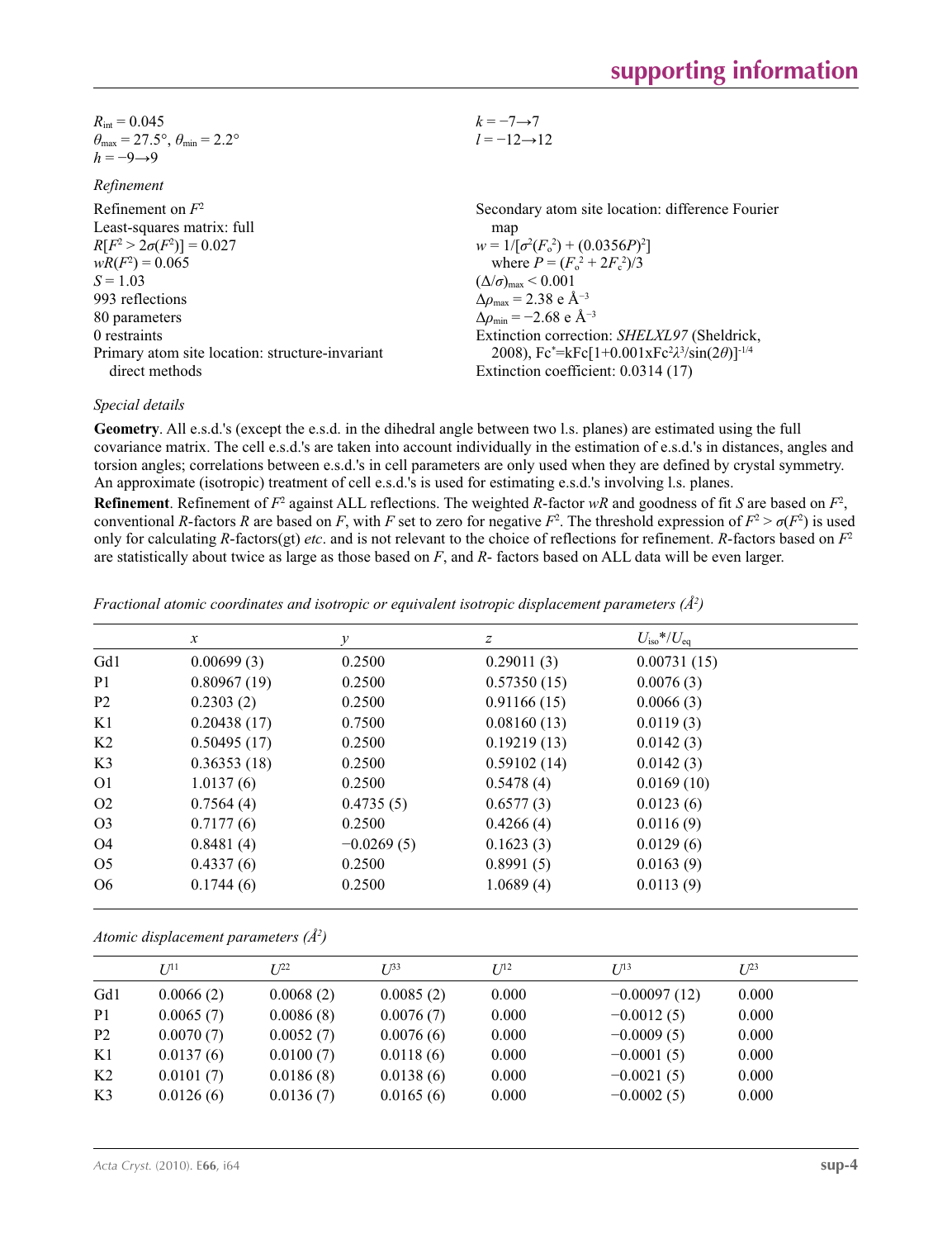| O <sub>1</sub>                   | 0.007(2)                 | 0.031(3)               | 0.012(2)                 | 0.000                  | $-0.0023(16)$               | 0.000                  |
|----------------------------------|--------------------------|------------------------|--------------------------|------------------------|-----------------------------|------------------------|
| O <sub>2</sub><br>O <sub>3</sub> | 0.0176(16)<br>0.0087(19) | 0.0087(15)<br>0.015(2) | 0.0105(14)<br>0.0110(19) | $-0.0023(12)$<br>0.000 | 0.0007(12)<br>$-0.0010(16)$ | $-0.0019(11)$<br>0.000 |
| O4                               | 0.0152(15)               | 0.0081(15)             | 0.0152(14)               | $-0.0033(12)$          | $-0.0016(12)$               | $-0.0018(12)$          |
| O <sub>5</sub>                   | 0.010(2)                 | 0.021(3)               | 0.018(2)                 | 0.000                  | 0.0017(16)                  | 0.000                  |
| O <sub>6</sub>                   | 0.013(2)                 | 0.014(2)               | 0.0076(19)               | 0.000                  | 0.0012(16)                  | 0.000                  |

*Geometric parameters (Å, º)*

| $Gd1 - O4$ <sup>i</sup>    | 2.287(3)    | $K1 - O4$ <sup>xii</sup>                          | 3.030(3)    |
|----------------------------|-------------|---------------------------------------------------|-------------|
| $Gd1 - O4$ <sup>ii</sup>   | 2.287(3)    | $K1 - O6$ xiii                                    | 3.132(4)    |
| $Gd1 - O2$ iii             | 2.390(3)    | $K2$ —O6 <sup>v</sup>                             | 2.700(4)    |
| $Gd1 - O2$ iv              | 2.390(3)    | $K2 - 03$                                         | 2.702(4)    |
| $Gd1 - O1$ <sup>i</sup>    | 2.434(4)    | $K2$ — $O5$ <sup>v</sup>                          | 2.812(4)    |
| $Gd1 - O6v$                | 2.444(4)    | $K2$ — $O2^{\text{iv}}$                           | 2.872(3)    |
| $Gd1 - O3$ <sup>i</sup>    | 2.517(4)    | $K2 - O2$ iii                                     | 2.872(3)    |
| $P1 - O1$                  | 1.535(4)    | $K2 - 05$ vii                                     | 2.9761(15)  |
| $P1 - O3$                  | 1.538(4)    | $K2$ -O5iii                                       | 2.9761 (16) |
| $P1 - O2$                  | 1.541(3)    | $K2$ —O4 $v$ i                                    | 2.999(3)    |
| $P1 - O2$ <sup>vi</sup>    | 1.541(3)    | $K2 - 04$                                         | 2.999(3)    |
| $P2 - 05$                  | 1.515(4)    | $K3 - O1$ <sup>i</sup>                            | 2.621(4)    |
| $P2 - 06$                  | 1.547(4)    | $K3 - O3$ vii                                     | 2.8785(11)  |
| $P2 - O4$ <sup>vii</sup>   | 1.545(3)    | $K3$ — $O3$ <sup>iii</sup>                        | 2.8785(11)  |
| P2-O4viii                  | 1.545(3)    | $K3$ — $O2$ <sup>iv</sup>                         | 2.945(3)    |
| $K1 - 05$ iii              | 2.687(5)    | $K3 - O2$ iii                                     | 2.945(3)    |
| $K1 - O2$ <sup>viii</sup>  | 2.776(3)    | $K3 - 05$                                         | 2.949(4)    |
| $K1 - O2$ iii              | 2.776(3)    | $K3 - 03$                                         | 3.067(4)    |
| $K1 - O4$ <sup>ix</sup>    | 2.803(3)    | $K3 - O4$ viii                                    | 3.092(3)    |
| $K1 - O4x$                 | 2.803(3)    | $K3 - O4$ <sup>vii</sup>                          | 3.092(3)    |
| $K1 - O6v$                 | 2.8215(7)   | $K3 - 02$                                         | 3.227(3)    |
| $K1 - O6^{xi}$             | 2.8215(7)   | $K3 - O2$ <sup>vi</sup>                           | 3.227(3)    |
| $K1 - O4$ <sup>ii</sup>    | 3.030(3)    |                                                   |             |
| $O4^i$ -Gd1- $O4^i$        | 85.75(15)   | O3vii-K3-O5                                       | 95.24(9)    |
| $O4^i$ -Gd1- $O2^{iii}$    | 157.36(10)  | O3iii-K3-O5                                       | 95.24(9)    |
| $O4^{ii}$ -Gd1- $O2^{iii}$ | 92.20 (11)  | $O2^{iv}$ -K3- $O5$                               | 146.60(6)   |
| $O4^i$ -Gd1- $O2^{iv}$     | 92.20(11)   | O <sub>2</sub> iii <sub>-K3</sub> -O <sub>5</sub> | 146.60(6)   |
| $O4^{ii} - Gd1 - O2^{iv}$  | 157.36(10)  | $O1 - K3 - O3$                                    | 140.64(13)  |
| $O2^{iii} - Gd1 - O2^{iv}$ | 81.09 (14)  | O3vii-K3-O3                                       | 98.65(8)    |
| $O4^i$ -Gd1- $O1^i$        | 122.12(9)   | $O3$ iii—K3—O3                                    | 98.65(8)    |
| $O4^{ii} - Gd1 - O1^{i}$   | 122.12(9)   | $O2^{iv}$ -K3- $O3$                               | 81.26 (9)   |
| $O2^{iii} - Gd1 - O1^{i}$  | 77.78 (10)  | O <sub>2</sub> iii <sub>-K3</sub> -O <sub>3</sub> | 81.26 (9)   |
| $O2^{iv}$ -Gd1- $O1^i$     | 77.78 (10)  | $O5 - K3 - O3$                                    | 110.96(12)  |
| $O4^i$ -Gd1- $O6^v$        | 79.20 (10)  | $O1^{i}$ -K3- $O4^{viii}$                         | 66.82(11)   |
| $O4^{ii} - Gd1 - O6^{v}$   | 79.20 (10)  | O3vii-K3-O4viii                                   | 109.38(10)  |
| $O2^{iii} - Gd1 - O6^{v}$  | 78.27 (10)  | O3iii-K3-O4viii                                   | 62.60(10)   |
| $O2^{iv}$ -Gd1- $O6^v$     | 78.27 (10)  | O2iv-K3-O4viii                                    | 131.63(9)   |
| $O1 - Gd1 - O6v$           | 148.30 (14) | O2iii-K3-O4viii                                   | 103.66(8)   |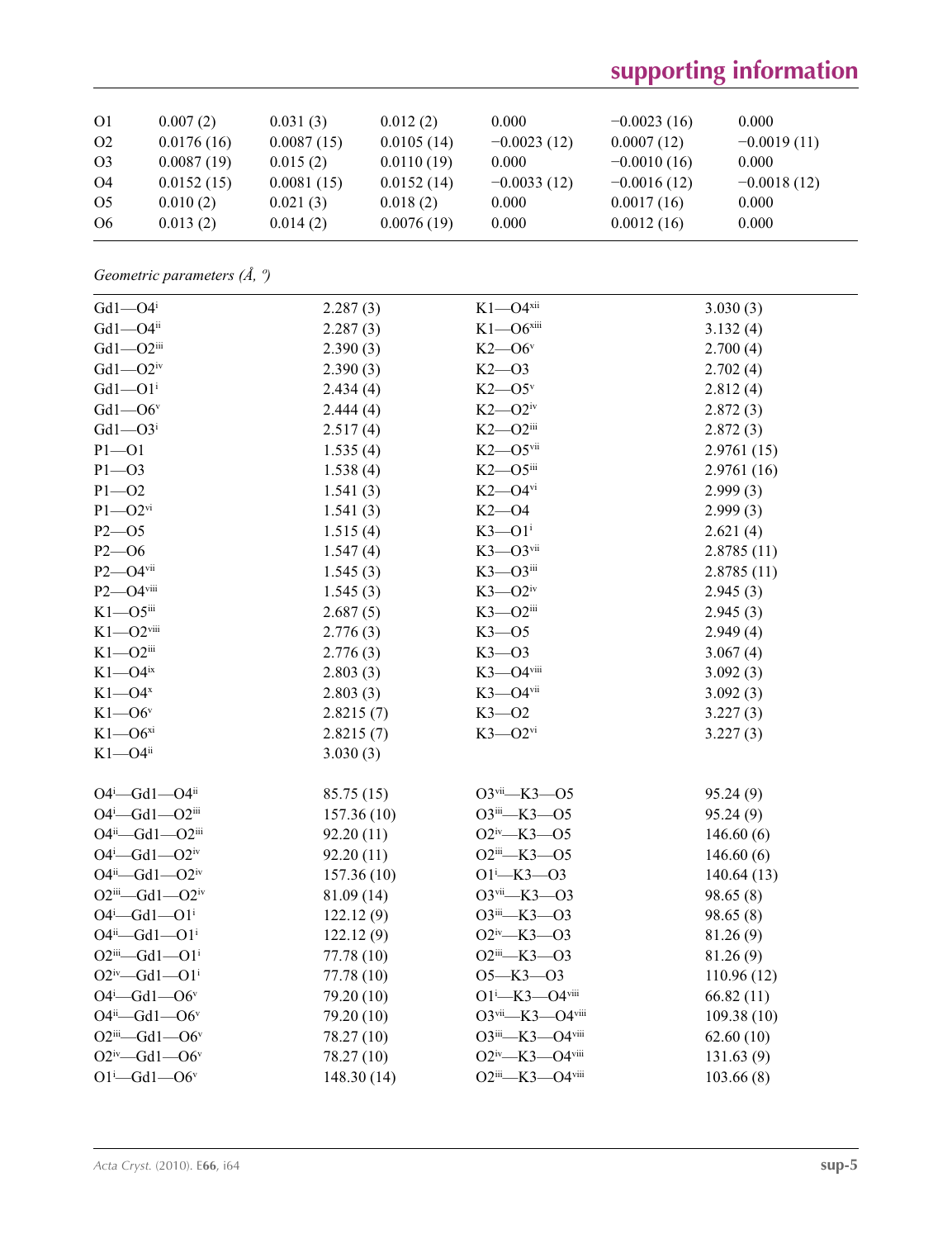| $O4^i$ - Gd1 - $O3^i$                                                    | 80.43 (10)  | O5-K3-O4viii                                                              | 48.81(9)   |
|--------------------------------------------------------------------------|-------------|---------------------------------------------------------------------------|------------|
| $O4^{ii} - Gd1 - O3^{i}$                                                 | 80.43 (10)  | O3-K3-O4viii                                                              | 145.84 (9) |
| $O2^{iii} - Gd1 - O3^{i}$                                                | 121.51(9)   | $O1 - K3 - O4$ <sup>vii</sup>                                             | 66.82(11)  |
| $O2^{iv}$ -Gd1- $O3^i$                                                   | 121.51(9)   | O3vii-K3-O4vii                                                            | 62.60(10)  |
| $O1^{i}$ -Gd1- $O3^{i}$                                                  | 59.63 (13)  | O3iii-K3-O4vii                                                            | 109.38(10) |
| $O6^v$ —Gd1—O3 <sup>i</sup>                                              | 152.07(14)  | O <sub>2iv</sub> -K <sub>3</sub> -O <sub>4vii</sub>                       | 103.66(8)  |
| $O1-P1-O3$                                                               | 106.5(2)    | O2iii-K3-O4vii                                                            | 131.63(9)  |
| $O1-P1-O2$                                                               | 109.94 (15) | $O5 - K3 - O4$ <sup>vii</sup>                                             | 48.81(9)   |
| $O3 - P1 - O2$                                                           | 110.60(15)  | O3-K3-O4vii                                                               | 145.84(9)  |
| $O1-P1-O2$ <sup>vi</sup>                                                 | 109.94(15)  | O4viii-K3-O4vii                                                           | 47.86(11)  |
| $O3 - P1 - O2$ <sup>vi</sup>                                             | 110.60(15)  | $O1^{i}$ -K3- $O2$                                                        | 156.87(6)  |
| $O2-P1-O2$ <sup>vi</sup>                                                 | 109.2(2)    | $O3$ <sup>vii</sup> -K3- $O2$                                             | 125.38(10) |
| $O5 - P2 - O6$                                                           | 110.7(2)    | O3iii-K3-O2                                                               | 79.56 (10) |
| $O5 - P2 - O4$ <sup>vii</sup>                                            | 109.50(16)  | $O2^{\text{iv}}$ -K3- $O2$                                                | 128.60(6)  |
| $O6 - P2 - O4$ <sup>vii</sup>                                            | 109.28(15)  | $O2$ <sup>iii</sup> —K3—O2                                                | 102.30(8)  |
| $O5 - P2 - O4$ <sup>viii</sup>                                           | 109.50(16)  | $O5 - K3 - O2$                                                            | 70.11(10)  |
| O6-P2-O4viii                                                             | 109.28(15)  | $O3 - K3 - O2$                                                            | 47.34(8)   |
| O4vii-P2-O4viii                                                          | 108.5(2)    | O4viii-K3-O2                                                              | 99.24(8)   |
| $O5$ iii—K1— $O2$ <sup>viii</sup>                                        | 81.16 (11)  | O4vii-K3-O2                                                               | 118.45(9)  |
| $O5^{iii}$ -K1- $O2^{iii}$                                               | 81.16 (11)  | $P2 - K3 - O2$                                                            | 95.98 (7)  |
| $O2$ <sup>viii</sup> -K1- $O2$ <sup>iii</sup>                            | 53.82 (12)  | $O1^{i}$ -K3- $O2^{vi}$                                                   | 156.87(6)  |
| $O5^{iii} - K1 - O4^{ix}$                                                | 100.61(10)  | $O3$ <sup>vii</sup> -K3- $O2$ <sup>vi</sup>                               | 79.56 (10) |
| $O2$ <sup>viii</sup> -K1- $O4$ <sup>ix</sup>                             | 172.75(9)   | $O3$ <sup>iii</sup> —K3—O2 <sup>vi</sup>                                  | 125.38(10) |
| $O2^{iii}$ —K1—O4 <sup>ix</sup>                                          |             | $O2^{iv}$ —K3—O2 <sup>vi</sup>                                            |            |
| $O5^{iii} - K1 - O4^{x}$                                                 | 119.30(8)   | $O2^{iii}$ -K3- $O2^{vi}$                                                 | 102.30(8)  |
| $O2$ <sup>viii</sup> —K1—O4 <sup>x</sup>                                 | 100.61(10)  | $O5 - K3 - O2$ <sup>vi</sup>                                              | 128.60(6)  |
|                                                                          | 119.30(8)   |                                                                           | 70.11 (10) |
| $O2$ <sup>iii</sup> —K1—O4 <sup>x</sup><br>$O4^{ix}$ —K1—O4 <sup>x</sup> | 172.75(9)   | $O3 - K3 - O2$ <sup>vi</sup><br>$O4$ <sup>viii</sup> —K3—O2 <sup>vi</sup> | 47.34(8)   |
|                                                                          | 67.45(12)   | O4vii-K3-O2vi                                                             | 118.45(9)  |
| $O5^{iii} - K1 - O6^{v}$                                                 | 94.64(9)    |                                                                           | 99.24(8)   |
| $O2$ <sup>viii</sup> -K1- $O6^v$                                         | 119.72(11)  | P2-K3-O2vi                                                                | 95.98(7)   |
| $O2$ <sup>iii</sup> —K1—O6 <sup>v</sup>                                  | 66.06(10)   | $O2 - K3 - O2$ <sup>vi</sup>                                              | 45.82 (11) |
| $O4^{ix}$ —K1— $O6^v$                                                    | 53.27(10)   | $P1 - O1 - Gd1$ xiv                                                       | 98.6(2)    |
| $O4^x$ —K1— $O6^y$                                                       | 120.53(11)  | $P1 - O1 - K3$ xiv                                                        | 162.0(3)   |
| $O5^{iii}$ -K1- $O6^{xi}$                                                | 94.64(9)    | Gd1xiv-O1-K3xiv                                                           | 99.39 (14) |
| $O2$ <sup>viii</sup> -K1- $O6^{xi}$                                      | 66.06(10)   | P1-02-Gd1iii                                                              | 116.36(16) |
| $O2^{iii}$ -K1- $O6^{xi}$                                                | 119.72(11)  | $P1 - O2 - K1$ <sup>iii</sup>                                             | 93.68 (14) |
| $O4^{ix}$ —K1— $O6^{xi}$                                                 | 120.53(11)  | Gd1iii-O2-K1iii                                                           | 92.46(10)  |
| $O4^x$ —K1— $O6^{xi}$                                                    | 53.27 (10)  | P1-02-K2iii                                                               | 151.02(17) |
| $O6^v$ —K1— $O6^{xi}$                                                    | 169.79 (18) | Gd1iii-O2-K2iii                                                           | 92.56(9)   |
| $O5^{iii} - K1 - O4^{ii}$                                                | 148.85(8)   | $K1$ <sup>iii</sup> —O2—K2 <sup>iii</sup>                                 | 82.58(8)   |
| O <sub>2viii</sub> -K1-O4ii                                              | 92.65(9)    | $P1 - O2 - K3$ iii                                                        | 95.46 (13) |
| $O2^{iii}$ -K1- $O4^{ii}$                                                | 70.83(9)    | Gd1iii-O2-K3iii                                                           | 92.00(9)   |
| $O4^{ix}$ —K1— $O4^{ii}$                                                 | 82.21 (9)   | K1iii-O2-K3iii                                                            | 166.79(12) |
| $O4^x$ —K1— $O4^{ii}$                                                    | 108.90(7)   | K2iii-O2-K3iii                                                            | 84.80 (9)  |
| $O6^v$ —K1—O4ii                                                          | 61.97(10)   | $P1 - O2 - K3$                                                            | 79.54 (13) |
| $O6^{xi}$ -K1- $O4^{ii}$                                                 | 110.76(11)  | Gd1iii-O2-K3                                                              | 162.12(12) |
| $O5^{iii}$ —K1—O4xii                                                     | 148.85(8)   | $K1$ <sup>iii</sup> —O2—K3                                                | 94.66(9)   |
| $O2$ <sup>viii</sup> -K1- $O4$ <sup>xii</sup>                            | 70.83(9)    | K2iii-O2-K3                                                               | 72.18(7)   |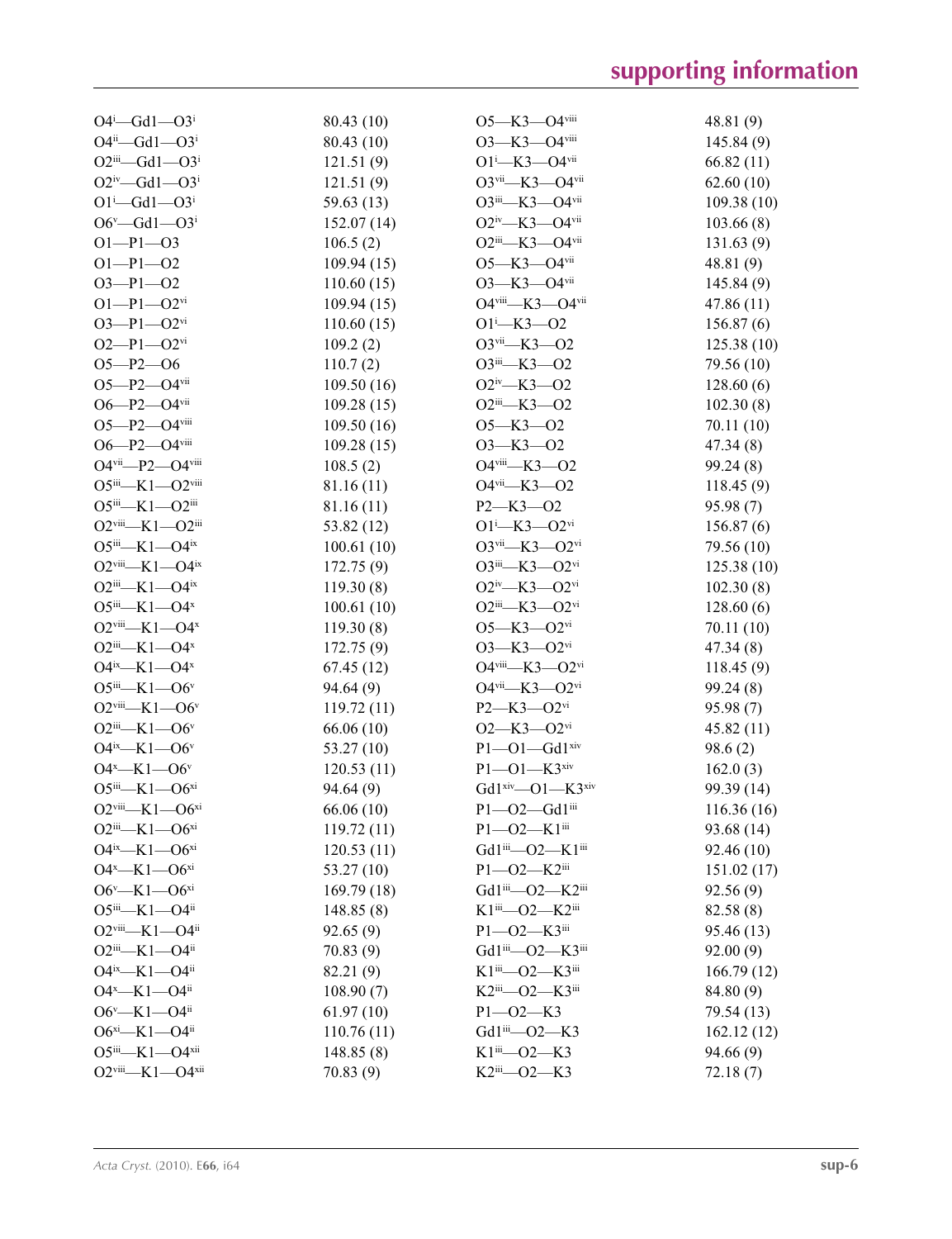| $O2^{iii}$ -K1- $O4^{xii}$                        | 92.65(9)    | $K3$ <sup>iii</sup> —O2—K3                       | 77.70(8)    |
|---------------------------------------------------|-------------|--------------------------------------------------|-------------|
| O4ix-K1-O4xii                                     | 108.90(7)   | $P1 - O3 - Gd1$ xiv                              | 95.21 (19)  |
| $O4^x$ —K1— $O4^{xii}$                            | 82.21 (9)   | $P1 - O3 - K2$                                   | 170.6(2)    |
| $O6^v$ —K1—O4xii                                  | 110.76(11)  | Gd1 <sup>xiv</sup> -O3-K2                        | 94.17 (13)  |
| $O6^{xi}$ -K1- $O4^{xii}$                         | 61.97(10)   | P1-03-K3vii                                      | 98.18(9)    |
| $O4^{ii}$ -K1- $O4^{xii}$                         | 48.89 (11)  | Gd1 <sup>xiv</sup> -O3-K3 <sup>vii</sup>         | 98.59 (8)   |
| $O5^{iii}$ -K1- $O6^{xiii}$                       | 156.91 (13) | $K2 - 03 - K3$ <sup>vii</sup>                    | 80.39 (9)   |
| $O2$ <sup>viii</sup> -K1- $O6$ <sup>xiii</sup>    | 119.07(9)   | P1-03-K3iii                                      | 98.18(9)    |
| $O2iii$ -K1- $O6xiii$                             | 119.07(9)   | Gd1 <sup>xiv</sup> —O3—K3 <sup>iii</sup>         | 98.59 (8)   |
| O4ix-K1-O6xiii                                    | 60.83(9)    | $K2$ — $O3$ — $K3$ <sup>iii</sup>                | 80.39 (9)   |
| $O4^x$ —K1— $O6^{xiii}$                           | 60.83(9)    | K3vii-O3-K3iii                                   | 155.01(17)  |
| $O6^v$ —K1— $O6^{xiii}$                           | 84.90 (9)   | $P1 - O3 - K3$                                   | 85.20 (16)  |
| $O6^{xi}$ -K1- $O6^{xiii}$                        | 84.90 (9)   | Gd1 <sup>xiv</sup> -O3-K3                        | 179.59(17)  |
| O4ii-K1-O6xiii                                    | 48.27 (9)   | $K2 - 03 - K3$                                   | 85.42 (12)  |
| $O4^{xii}$ — $K1$ — $O6^{xiii}$                   | 48.27(9)    | $K3$ <sup>vii</sup> —O3—K3                       | 81.34 (8)   |
| $O6v$ –K2–O3                                      | 150.53(13)  | K3iii-O3-K3                                      | 81.34(8)    |
| $O6^v$ —K2—O5 <sup>v</sup>                        | 54.35 (12)  | P2vii-O4-Gd1xiv                                  | 168.2(2)    |
| $O3 - K2 - O5$                                    | 155.12 (13) | P2vii-O4-K1x                                     | 91.81 (14)  |
| $O6^v$ —K2—O2iv                                   | 66.32(9)    | Gd1 <sup>xiv</sup> —O4—K1 <sup>x</sup>           | 96.97 (10)  |
| $O3 - K2 - O2$ <sup>iv</sup>                      | 89.20 (10)  | $P2$ <sup>vii</sup> - O4 - K2                    | 98.57 (15)  |
| $O5^v$ —K2— $O2^w$                                | 111.49(10)  | Gd1 <sup>xiv</sup> —O4—K2                        | 91.67(10)   |
| O6 <sup>v</sup> -K2-O2iii                         | 66.32(9)    | $K1^x$ - $O4$ - $K2$                             | 71.34(8)    |
| $O3 - K2 - O2$ iii                                | 89.20 (10)  | $P2$ <sup>vii</sup> —O4—K1 <sup>xv</sup>         | 82.80 (13)  |
| $O5^v$ —K2— $O2$ <sup>iii</sup>                   | 111.49(10)  | Gd1 <sup>xiv</sup> -04-K1 <sup>xv</sup>          | 88.25 (10)  |
| $O2^{iv}$ —K2— $O2^{iii}$                         | 65.51 (12)  | K1 <sup>x</sup> -04-K1 <sup>xv</sup>             | 97.79 (9)   |
| $O6^v$ —K2—O5 $v$ ii                              | 90.93(9)    | $K2$ —O4— $K1$ <sup>xv</sup>                     | 169.05(11)  |
| $O3 - K2 - O5$ <sup>vii</sup>                     | 98.48 (9)   | P2vii-O4-K3vii                                   | 79.62 (13)  |
| $O5^v$ —K2— $O5$ <sup>vii</sup>                   | 75.07(9)    | Gd1 <sup>xiv</sup> —O4—K3 <sup>vii</sup>         | 98.11 (10)  |
| $O2^{iv}$ -K2- $O5^{vii}$                         | 74.84 (10)  | K1 <sup>x</sup> -04-K3vii                        | 141.08 (12) |
| $O2^{iii}$ -K2- $O5^{vii}$                        | 139.49(10)  | $K2$ —O4— $K3$ <sup>vii</sup>                    | 72.55(7)    |
| $O6^v$ —K2—O5iii                                  | 90.93 (9)   | $K1^{xy}$ —O4— $K3^{vii}$                        | 118.30(10)  |
| O3-K2-O5iii                                       | 98.48 (9)   | P2-05-K1iii                                      | 171.6(3)    |
| $O5^v$ —K2— $O5$ <sup>iii</sup>                   | 75.07(9)    | $P2 - 05 - K2$ <sub>xvi</sub>                    | 95.6(2)     |
| O2iv-K2-O5iii                                     | 139.49 (10) | K1iii-O5-K2xvi                                   | 76.00 (12)  |
| O2iii—K2—O5iii                                    | 74.84 (10)  | $P2 - 05 - K3$                                   | 85.06 (19)  |
| O5vii-K2-O5iii                                    | 141.57 (16) | $K1$ <sup>iii</sup> —O5—K3                       | 103.34(14)  |
| $O6^v$ —K2—O4vi                                   | 136.55(9)   | $K2$ <sup>xvi</sup> - 05 - K3                    | 179.34(17)  |
| $O3 - K2 - O4$ <sup>vi</sup>                      | 65.80(10)   | P2-05-K2vii                                      | 100.29(10)  |
| $O5^v$ —K2—O4vi                                   | 93.23 (10)  | K1iii-O5-K2vii                                   | 82.16 (9)   |
| $O2^{iv}$ -K2- $O4^{vi}$                          | 154.93 (10) | $K2$ <sup>xvi</sup> —O5— $K2$ <sup>vii</sup>     | 104.93(9)   |
| $O2$ <sup>iii</sup> —K2—O4 <sup>vi</sup>          | 110.14(8)   | $K3 - 05 - K2$ <sup>vii</sup>                    | 74.93 (9)   |
| $O5$ <sup>vii</sup> -K2- $O4$ <sup>vi</sup>       | 109.26(11)  | $P2 - 05 - K2$ iii                               | 100.29(10)  |
| $O5^{iii}$ -K2- $O4^{vi}$                         | 49.45 (10)  | K1iii-05-K2iii                                   | 82.16 (9)   |
| $O6^v$ —K2—O4                                     | 136.55(9)   | $K2$ <sup>xvi</sup> —O5—K2 <sup>iii</sup>        | 104.93(9)   |
| $O3 - K2 - O4$                                    | 65.80(9)    | $K3$ — $O5$ — $K2$ <sup>iii</sup>                | 74.93 (9)   |
| $O5^v$ —K2—O4                                     | 93.23 (10)  | $K2$ <sup>vii</sup> — $O5$ — $K2$ <sup>iii</sup> | 141.57(16)  |
| $O2^{\text{iv}}$ -K2- $O4$                        | 110.14(8)   | $P2 - 06 - Gd1$ <sup>xvi</sup>                   | 165.0(3)    |
| O <sub>2iii</sub> -K <sub>2</sub> -O <sub>4</sub> | 154.93 (10) | P2-06-K2xvi                                      | 99.3(2)     |
|                                                   |             |                                                  |             |